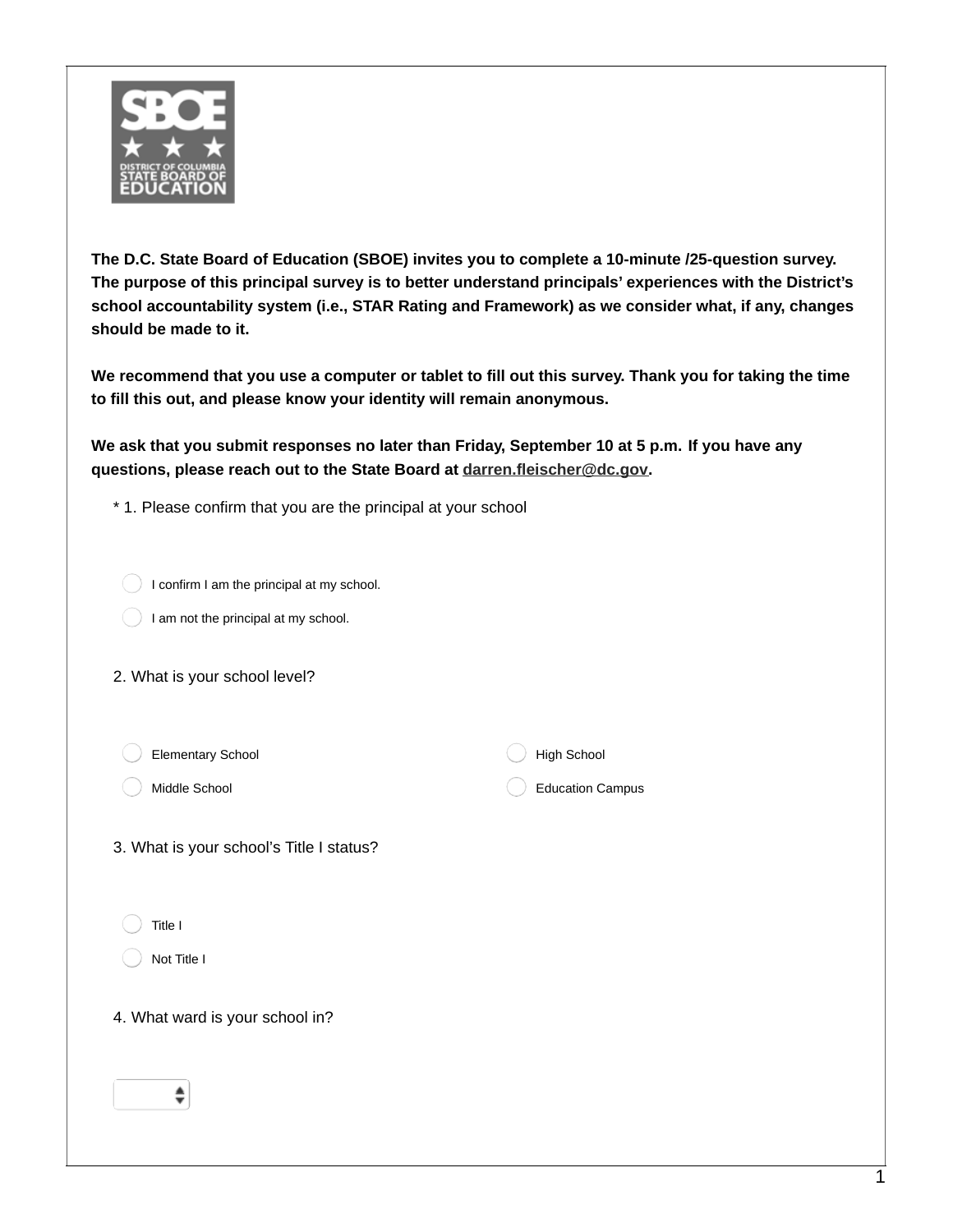| 5. Which type of school do you currently work in?                                                     |
|-------------------------------------------------------------------------------------------------------|
|                                                                                                       |
|                                                                                                       |
| DCPS or DCPS Alternative school                                                                       |
| DC Public Charter School                                                                              |
| * 6. How many years have you worked as a principal in DC Public Schools or DC public charter schools? |
|                                                                                                       |
| 7. What is your race/ethnicity?                                                                       |
| American Indian or Alaskan Native                                                                     |
| Asian                                                                                                 |
| <b>Black or African American</b>                                                                      |
| Hispanic/Latino                                                                                       |
| Native Hawaiian or Other Pacific Islander                                                             |
| White                                                                                                 |
| Prefer not to answer                                                                                  |
| 8. What is your gender?                                                                               |
| Male                                                                                                  |
| Female                                                                                                |
| Non-binary                                                                                            |
| Prefer not to say                                                                                     |
|                                                                                                       |
|                                                                                                       |
|                                                                                                       |
|                                                                                                       |
|                                                                                                       |
|                                                                                                       |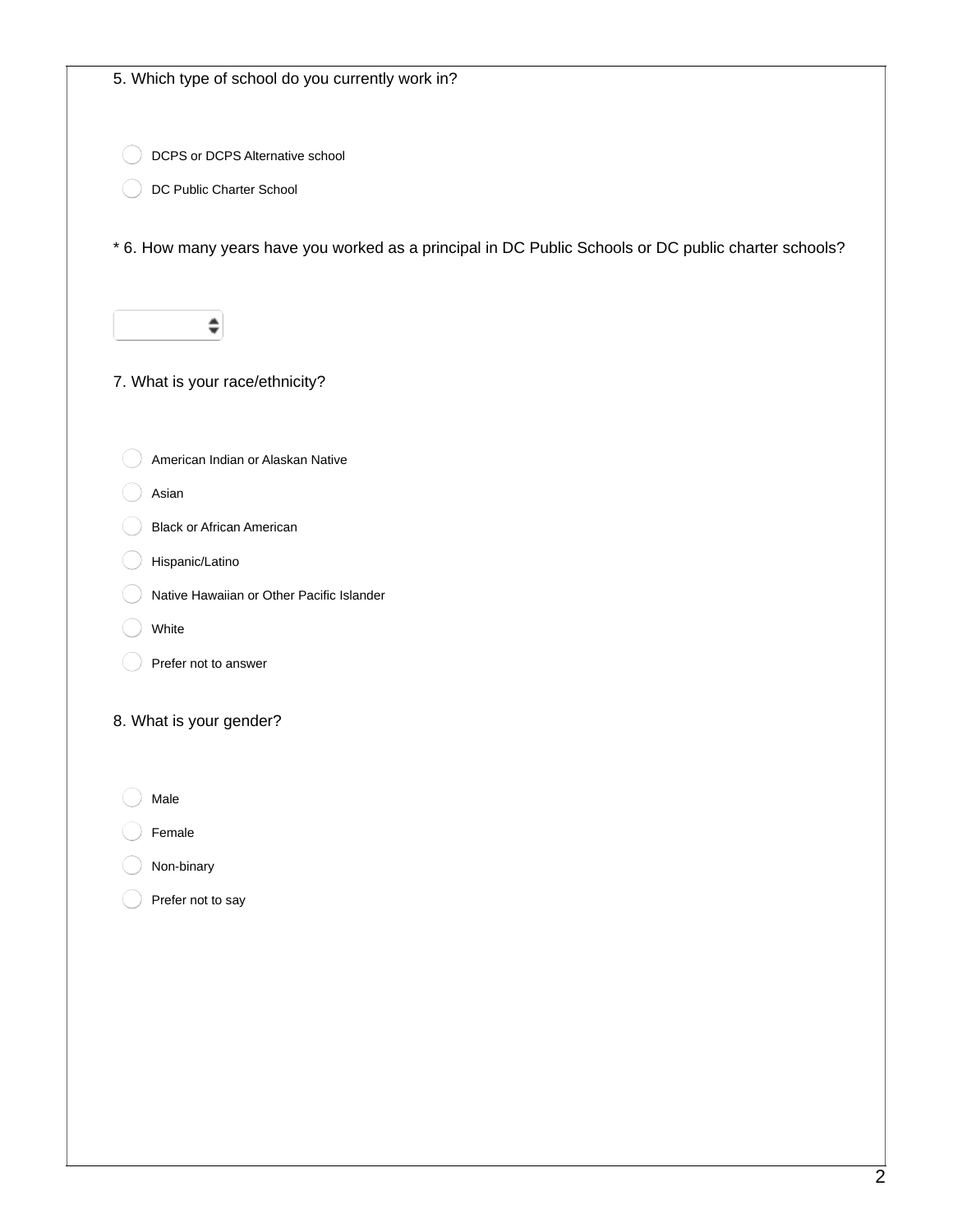

## PART I: STAR RATING AND FRAMEWORK

For the first part of this survey, we want to know your thoughts on the STAR Rating and Framework**how schools are held accountable in the District of Columbia. Please try to answer the questions as** best as you can. If you are not sure, please indicate this by selecting "I don't know" where applicable.

9. What does the term "school quality" mean to you? Please answer in no more than a few sentences.

| 10. The last rating my school received (in 2019) was __ STARS.                                                                                                                                                                 |                                                                           |                            |              |  |  |  |  |
|--------------------------------------------------------------------------------------------------------------------------------------------------------------------------------------------------------------------------------|---------------------------------------------------------------------------|----------------------------|--------------|--|--|--|--|
|                                                                                                                                                                                                                                |                                                                           |                            |              |  |  |  |  |
| Next, using a scale from 1 to 4, fill in the blanks with the item you most agree with regarding the STAR Rating.                                                                                                               |                                                                           |                            |              |  |  |  |  |
|                                                                                                                                                                                                                                | 11. The STAR Rating provides a/an ____ assessment of my school's quality. |                            |              |  |  |  |  |
| 1 - Very unfair                                                                                                                                                                                                                | Unfair                                                                    | Fair                       | 4- Very fair |  |  |  |  |
|                                                                                                                                                                                                                                |                                                                           |                            |              |  |  |  |  |
| 12. The STAR Rating causes my school to pay _____ to math and/or ELA test scores and that of other<br>subjects (e.g., science, electives, etc.) or student needs.<br>1 - An excessive amount of<br>4- An appropriate amount of |                                                                           |                            |              |  |  |  |  |
| attention                                                                                                                                                                                                                      | Some attention                                                            | A fair amount of attention | attention    |  |  |  |  |
|                                                                                                                                                                                                                                |                                                                           |                            |              |  |  |  |  |
|                                                                                                                                                                                                                                |                                                                           |                            |              |  |  |  |  |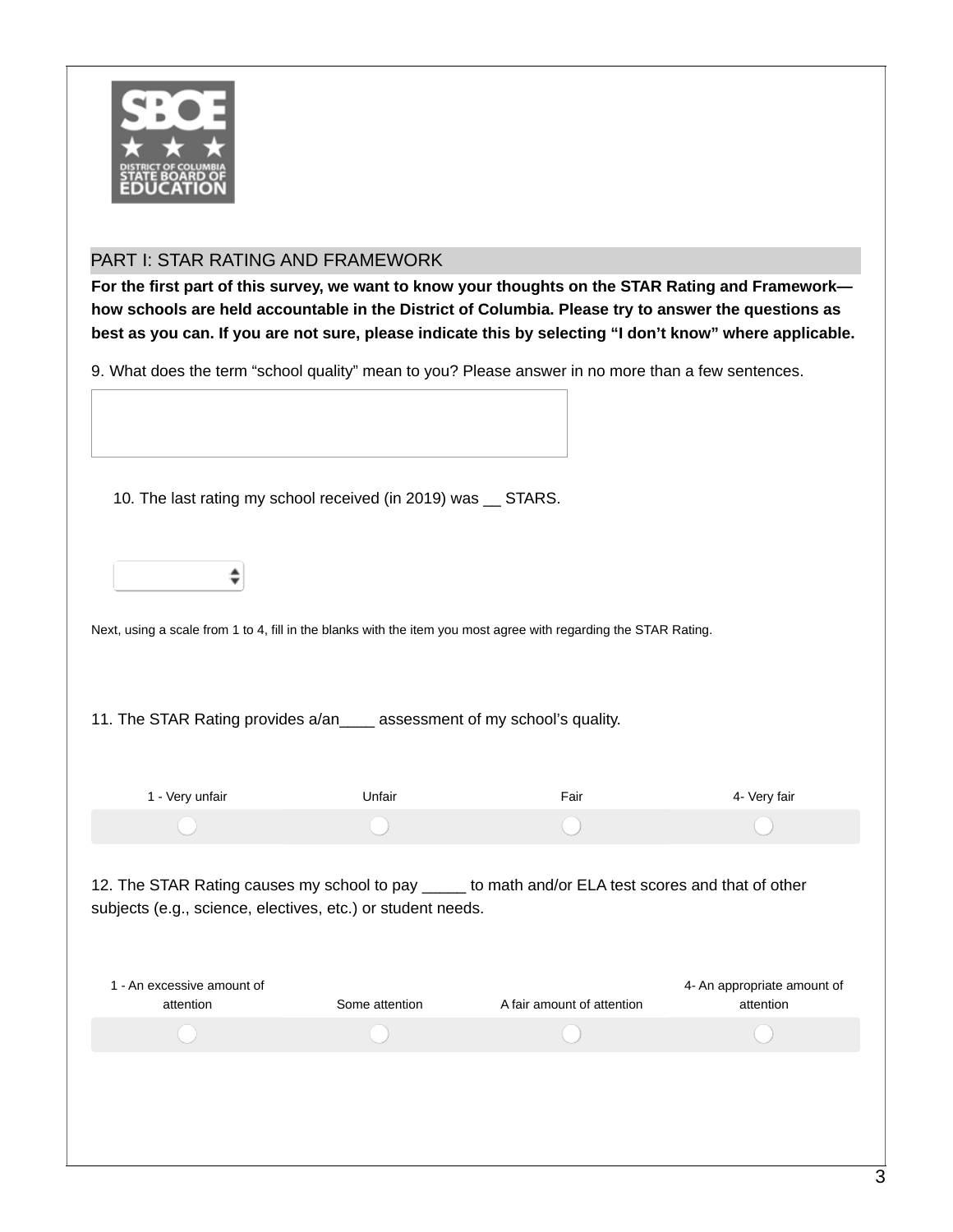|                     |                                                        | picture of my school's quality to                                                                                                                                             |
|---------------------|--------------------------------------------------------|-------------------------------------------------------------------------------------------------------------------------------------------------------------------------------|
| Somewhat incomplete | Somewhat complete                                      | 4- Very complete                                                                                                                                                              |
|                     |                                                        |                                                                                                                                                                               |
|                     |                                                        |                                                                                                                                                                               |
| Slightly familiar   | Familiar                                               | 4- Very familiar                                                                                                                                                              |
|                     |                                                        |                                                                                                                                                                               |
|                     | families who are choosing a school for their children. | 13. The information conveyed by the STAR Rating provides a/an<br>14. Using a scale from 1 to 4, Tell us how familiar you are with the DC School Report Card (example provided |

*\*Note: School identifying information blurred from the below DC School Report Card example.*

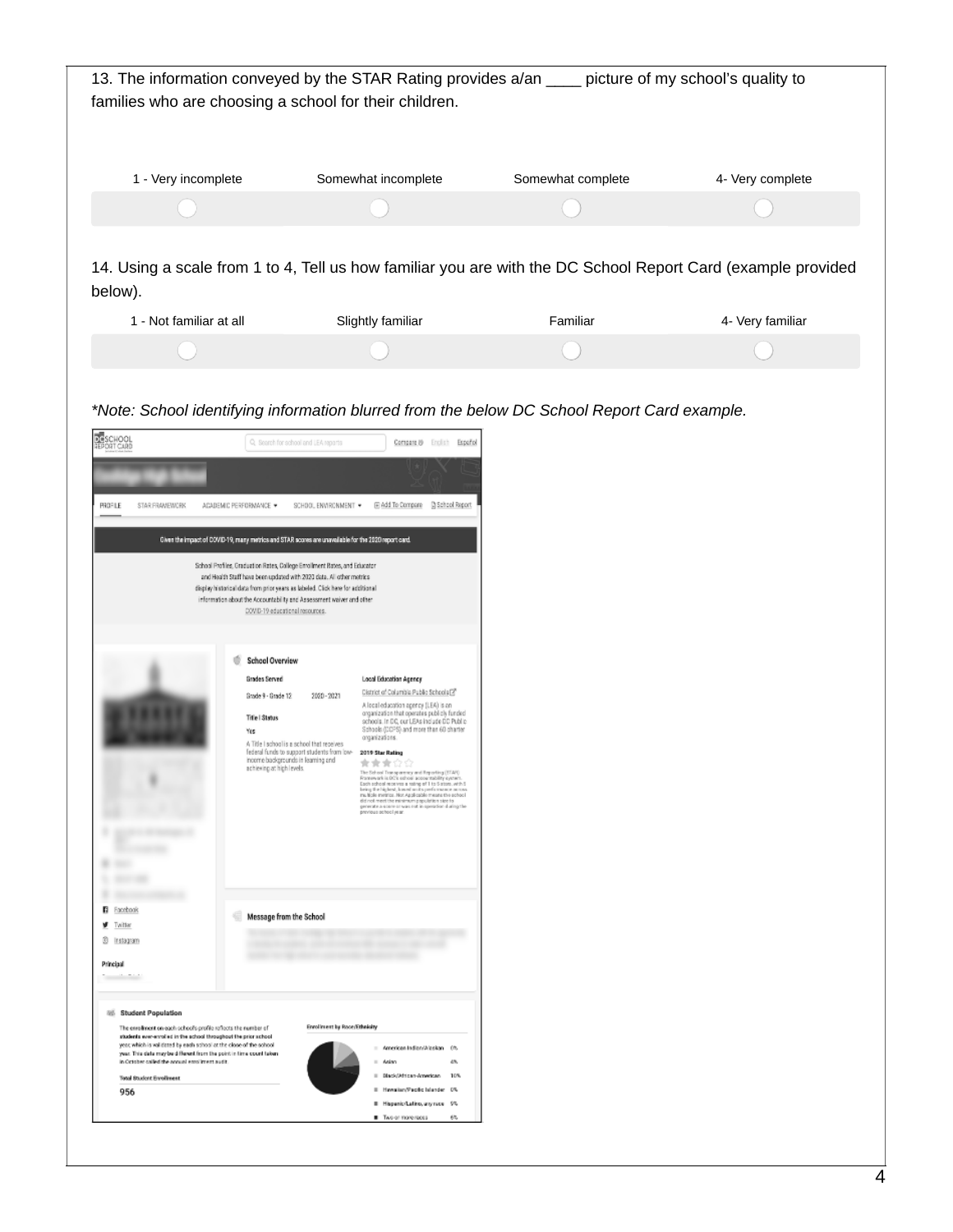15. Describe in no more than a sentence or two how the STAR Rating has made an impact on your ability to lead your school. This can be either a positive or negative impact, or both.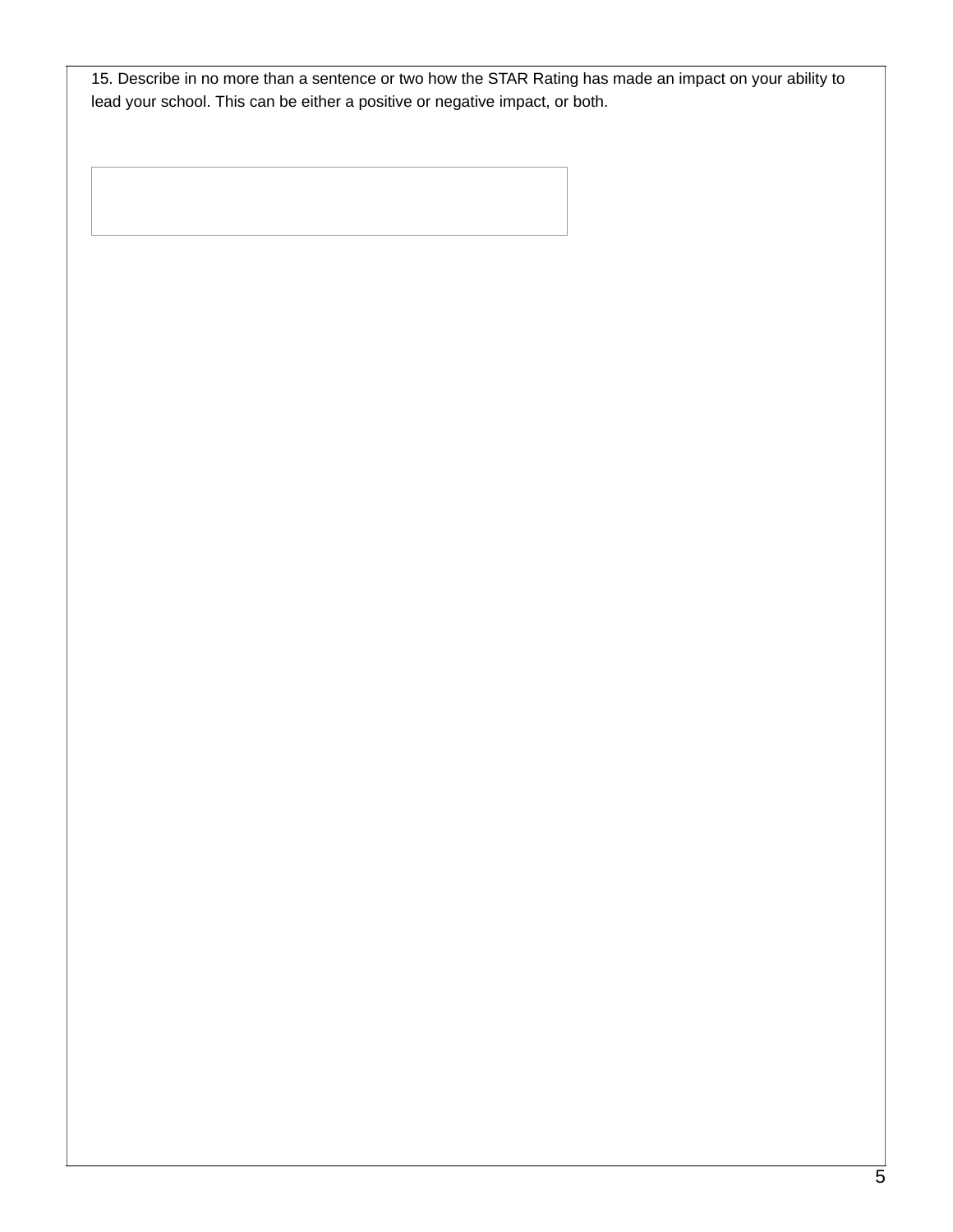

## PART II: STAR FRAMEWORK INDICATORS

16. Next, we want to hear what you think about indicators that should be included in the STAR Rating or featured prominently in the profile page of your school's report card. Using the columns below, **provide a check mark for all indicators that apply to the following statements**:

Note that indicators that are colored **blue** are currently used in the STAR Rating, indicators in **orange** are **not** currently used in the STAR Rating.

|                                                                                                          | Including this indicator in the STAR<br>Rating provides an accurate<br>picture of my school's quality. | This indicator should be shared<br>publicly on the school report<br>card. | I don't agree with either statement<br>regarding this indicator. |
|----------------------------------------------------------------------------------------------------------|--------------------------------------------------------------------------------------------------------|---------------------------------------------------------------------------|------------------------------------------------------------------|
| The percentage of<br>students who have<br>reached "proficiency" on<br>PARCC ELA/ and math<br>assessments |                                                                                                        |                                                                           |                                                                  |
| Annual test score growth<br>of students in ELA and<br>math (ES/MS only)                                  |                                                                                                        |                                                                           |                                                                  |
| Growth in English<br>language proficiency (for<br>English Language<br>Learners)                          |                                                                                                        |                                                                           |                                                                  |
| Proportion of students<br>who have re-enrolled at<br>the school in the<br>following year                 |                                                                                                        |                                                                           |                                                                  |
| Attendance rates                                                                                         |                                                                                                        |                                                                           |                                                                  |
| Progress of students<br>most in need                                                                     |                                                                                                        |                                                                           |                                                                  |
| Students' SAT scores<br>(HS Only)                                                                        |                                                                                                        |                                                                           |                                                                  |
| AP/IB participation<br>and/or performance (HS<br>only)                                                   |                                                                                                        |                                                                           |                                                                  |
| 4-year graduation rate<br>(HS only)                                                                      |                                                                                                        |                                                                           |                                                                  |
| Suspension rate                                                                                          |                                                                                                        |                                                                           |                                                                  |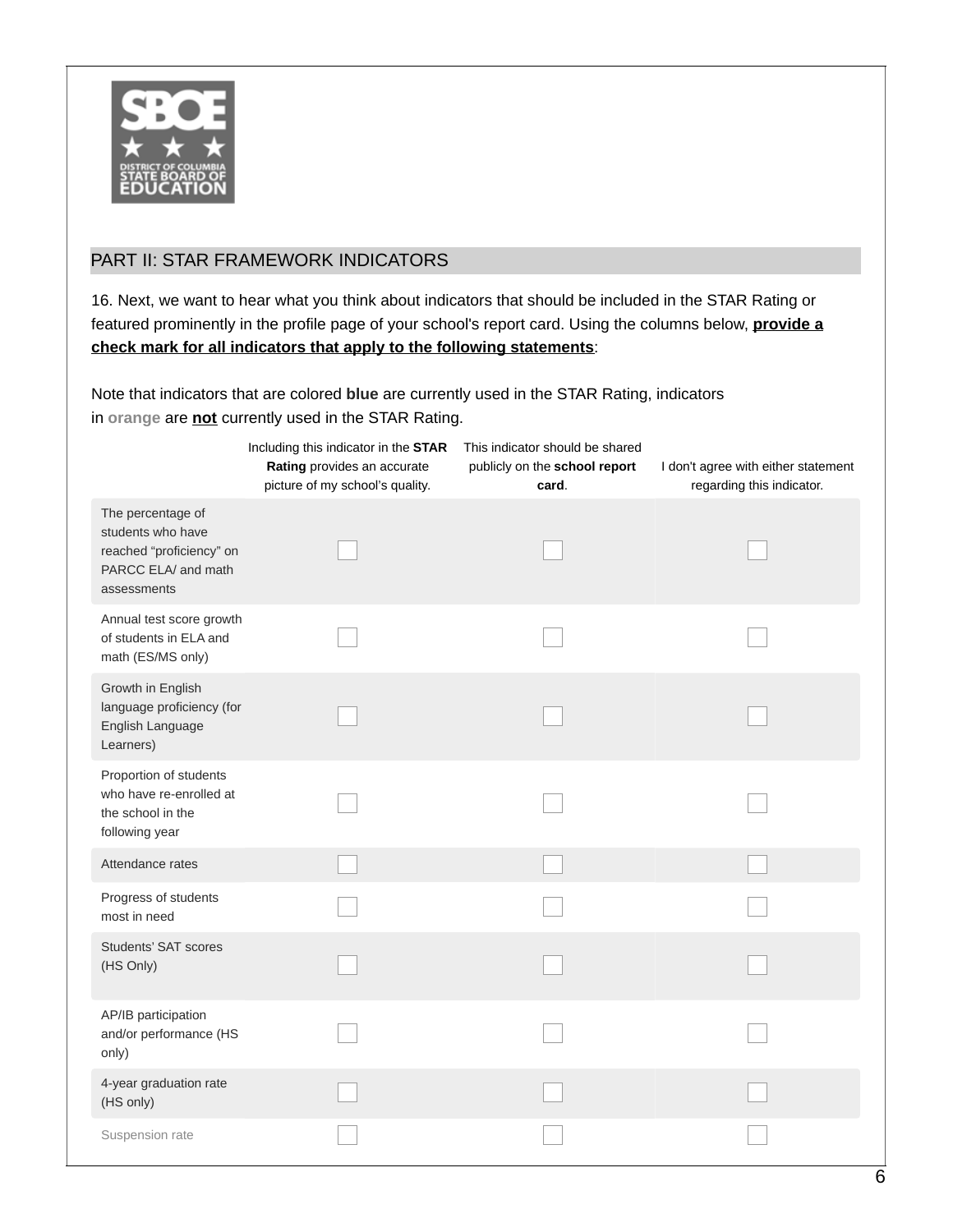|                                                                                                                            | Including this indicator in the STAR<br>Rating provides an accurate<br>picture of my school's quality. | This indicator should be shared<br>publicly on the school report<br>card. | I don't agree with either statement<br>regarding this indicator. |
|----------------------------------------------------------------------------------------------------------------------------|--------------------------------------------------------------------------------------------------------|---------------------------------------------------------------------------|------------------------------------------------------------------|
| Growth in reading<br>achievement at 1st and<br>2nd grades                                                                  |                                                                                                        |                                                                           |                                                                  |
| A validated indicator of<br>school climate                                                                                 |                                                                                                        |                                                                           |                                                                  |
| A measure of a well-<br>rounded curriculum,<br>including a curriculum<br>rich in social studies.<br>sciences, and the arts |                                                                                                        |                                                                           |                                                                  |
| Teacher/staff retention                                                                                                    |                                                                                                        |                                                                           |                                                                  |
| Student safety                                                                                                             |                                                                                                        |                                                                           |                                                                  |
| A measure of socio-<br>emotional learning                                                                                  |                                                                                                        |                                                                           |                                                                  |

17. Are there any indicators not listed above that you believe should be included in the STAR Rating or public report that would provide an accurate picture of your school's quality?

18. Thinking about the indicators that are currently used in the STAR Rating, and those not currently used, which indicators would help principals like yourself focus on supporting your school's specific population/ community and their needs? (List a few in the space provided)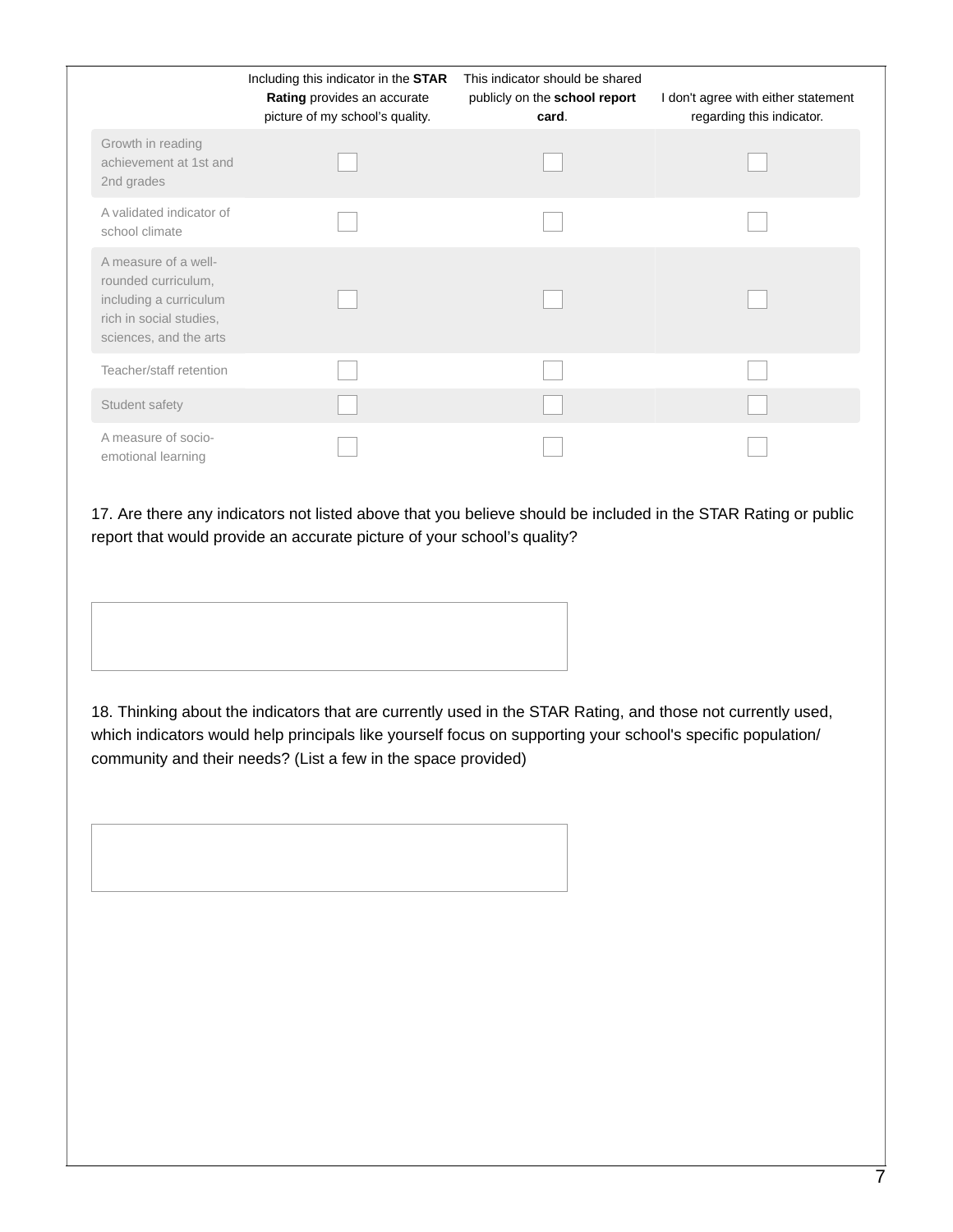

19. Which metrics detract from helping principals like yourself focus on supporting your school's specific population/ community and their needs? (List a few in the space provided)

20. Which of these two statements best reflects your view?

 $\left( \quad \right)$ A school's "proficiency" level on math and ELA tests should not be an important part of a school rating because it depends more on how many of the school's students have already reached proficiency or are close to it than on how effective the school is.

A school's "proficiency" levels on math and ELA tests should be an important part of a school's rating because bringing all students to proficiency should be among the most important goals of school.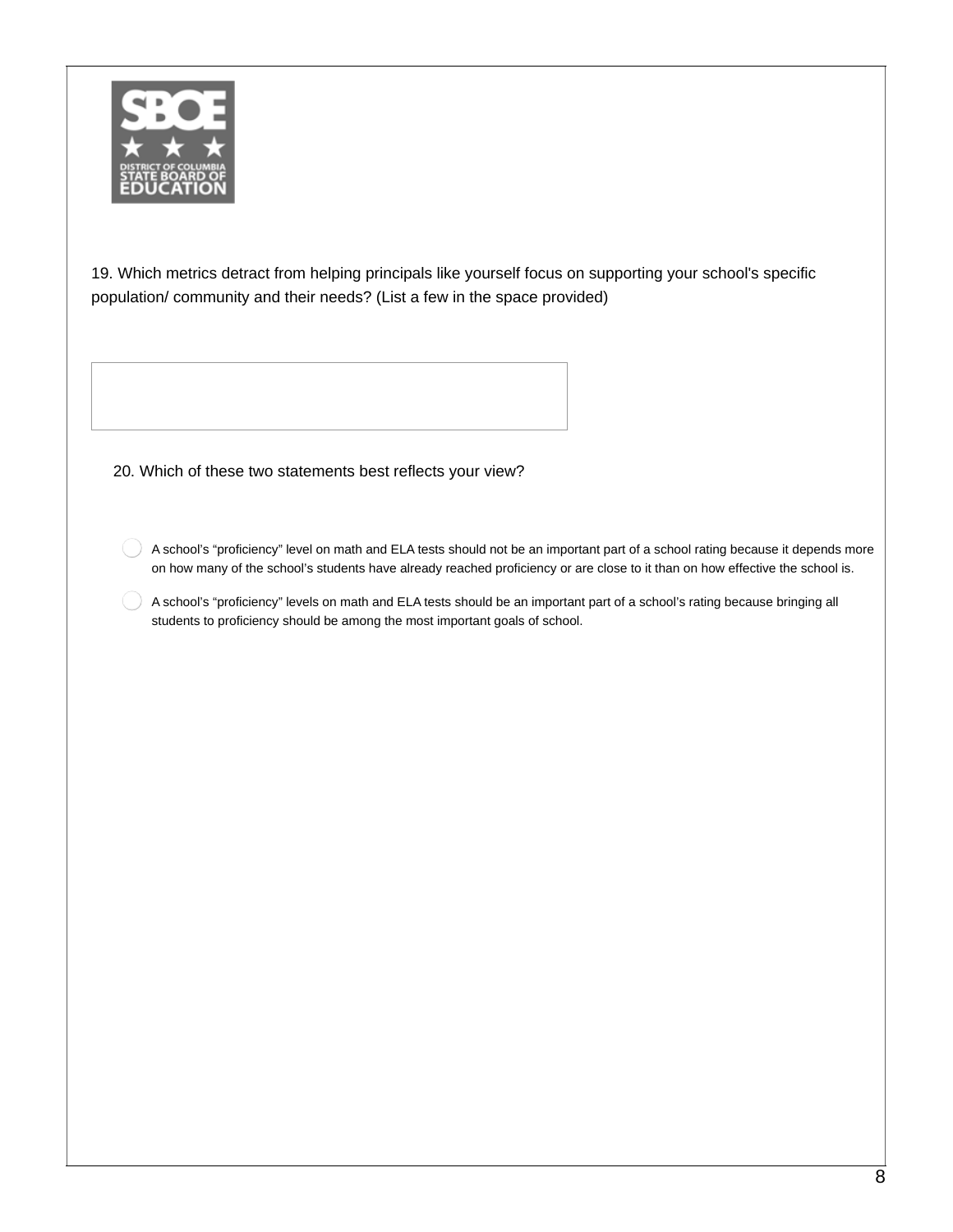

## PART III: SUPPORTS TO SCHOOLS

**Part of the purpose of school accountability systems is to assure that schools get needed support. Based on your experience after ratings were issued for school year 2019-2020, we would like to know if your school received appropriate support (for example, extra funding, teacher training, materials/supplies, tutors, etc.) following your school's rating.**

21. Use a scale from 1 to 4 (1 means you completely disagree, 4 means you strongly agree) for the following statement: My school received supports (for example, extra funding, teacher training, materials/supplies, tutors, etc.) based on our school year 2019 STAR Rating.

| 1 - I completely disagree | Disagree | Agree | 4- I completely agree |
|---------------------------|----------|-------|-----------------------|
|                           |          |       |                       |

22. How, if at all, do you recommend connecting a school's rating to its getting assistance?

23. Please share any thoughts you have on creating a better connection between a school's STAR Rating and the assistance it would get (e.g., OSSE, the school's LEA, etc.), please provide those in the space below in no more than a sentence or two.